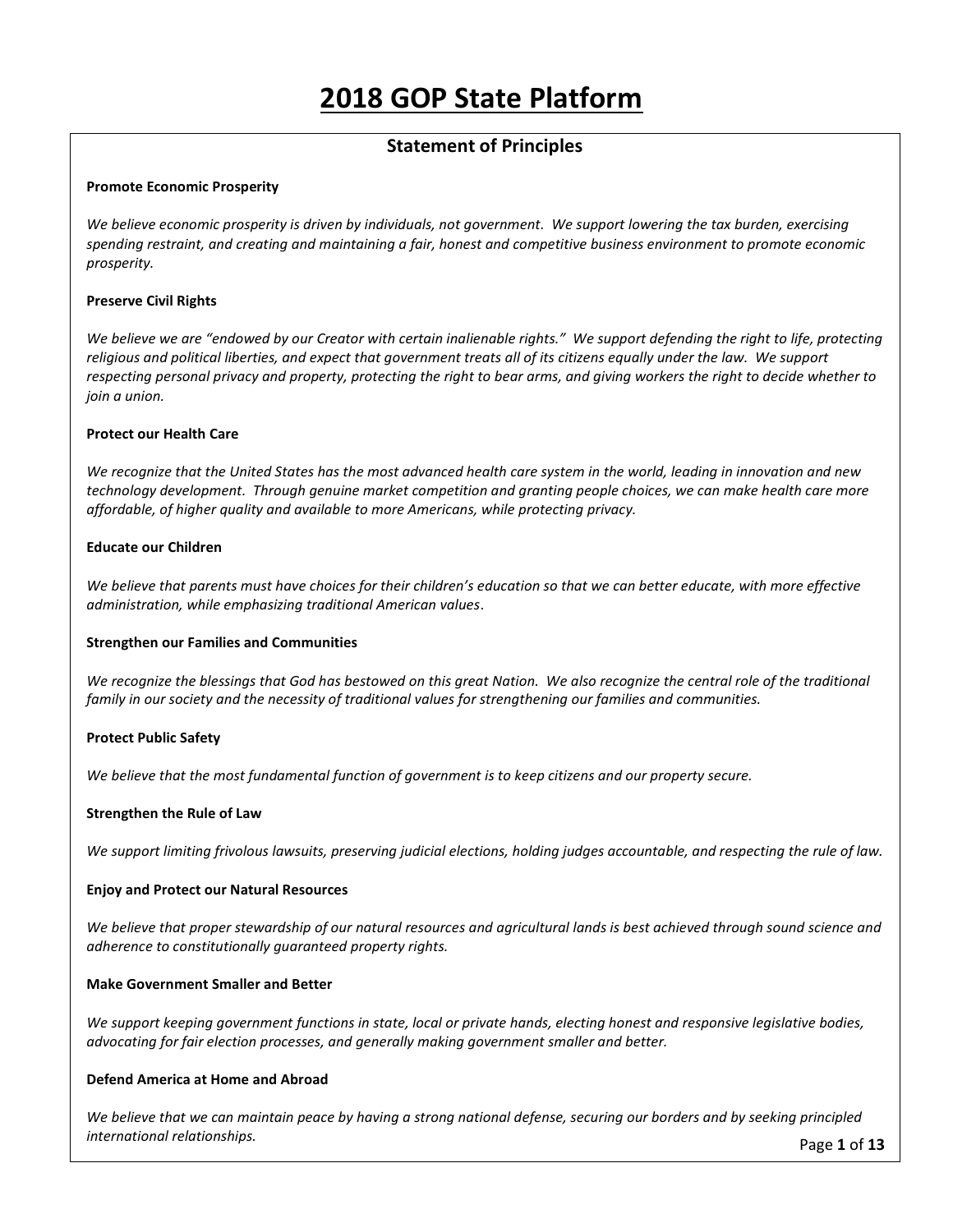# Section 1 – Promote Economic Prosperity

We believe economic prosperity is driven by individuals, not government. We support lowering the tax burden, exercising spending restraint, and creating and maintaining a fair, honest and competitive business environment to promote economic prosperity.

### Lower Tax Burden on Families and Businesses

Republicans support comprehensive tax reform, abolishing the current tax code and replacing it with a simpler, fairer tax system that:

- Favors a national sales tax or flat tax.
- Simplifies the state property tax system.

Republicans seek to reduce the current burden of taxation by:

- Requiring a supermajority vote in Congress or the Minnesota Legislature to raise taxes.
- A state constitutional amendment limiting state spending growth to inflation plus population growth.
- Returning surpluses to the taxpayers in proportion to the taxes paid.
- Cutting or eliminating capital gains taxes, business taxes, wheelage taxes, taxes on marriage, sickness, death, inheritance, Social Security and veterans' benefits and pensions.
- Eliminating the Alternative Minimum Tax.
- Making purchases by local government exempt from Minnesota state sales tax.
- Not increasing state sales taxes on transportation fuel.
- Cutting property taxes on agricultural land.

We:

- Support phasing out Social Security by allowing younger Americans to invest part of their FICA taxes in personal accounts while continuing to fulfill our obligations to older Americans.
- Eliminate all "off budget" practices and accurately report all liabilities.

### Exercise spending restraint

We favor reducing the size of the national debt by cutting federal spending. We support:

- Adopting a balanced budget amendment to the United States Constitution.
- Replacing baseline budgeting with Zero-based budgeting for state and federal budgets.
- Setting State budgets within the first 30 days of each Legislative session and being the first order of business.
- Ending the use of omnibus spending bills.

We should dedicate all taxes, fees, and licenses from their revenue streams to their appropriate program funding. Specifically:

- Gas and motor vehicle taxes should not fund rail transit construction and operation.
- Road and bridge safety should take precedence over new light rail construction.
- Programs such as public broadcasting, sports stadiums and the arts, should be funded by users and voluntary donors.
- The use of 'earmarks' in appropriations bills should be ended.
- Public employee retirement fund deficits should not be bailed out by taxpayers.
- No mandate can be imposed by any branch of government on any other unless it includes the funds necessary to support that mandate.

We support the abolition of the Federal Reserve System. Until then we support open and transparent annual audits in strict compliance with Generally Accepted Accounting Practices (GAAP).

### Create and Maintain a Fair, Honest and Competitive Business Environment

We support a fair, honest and competitive business environment, and, therefore we should:

- Oppose corporate welfare.
- Reduce all corporate tax rates.
- Reject the Keynesian model of economics in federal policy.
- Maintain a sound and stable, backed currency.
- Oppose government wage and price controls.
- Let private enterprise expand high-speed Internet access.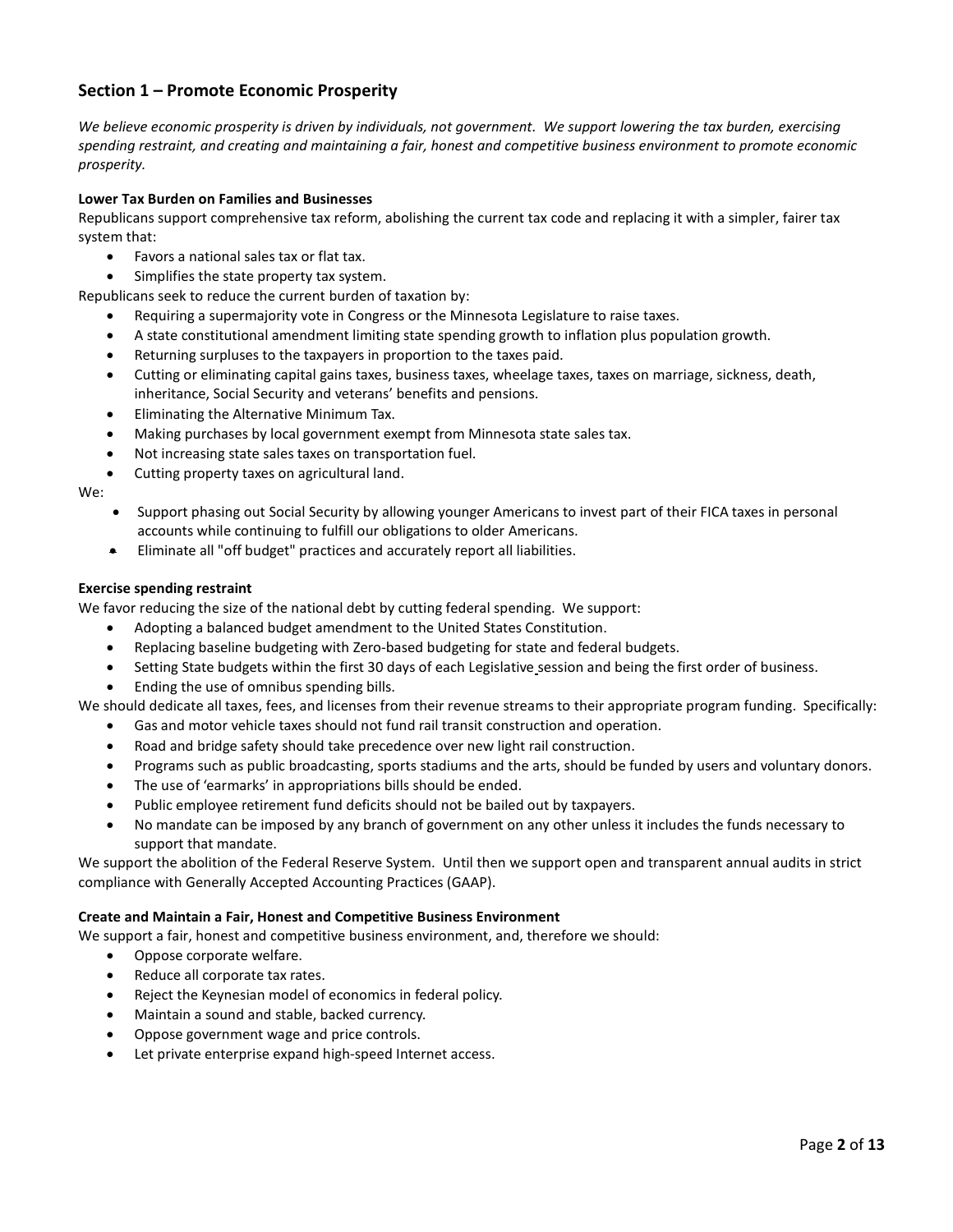# Section 2 – Restore and Defend Civil Rights

We believe we are "endowed by our Creator with certain inalienable rights." We support defending the right to life, protecting religious and political liberties, and expect that government treats all of its citizens equally under the law. We support respecting personal privacy and property, protecting the right to bear arms, and giving workers the right to decide whether to join a union.

# Defend the Right to Life

Republicans believe that every innocent human being, born and unborn, has an inalienable right to life from conception to natural death. The U.S. and Minnesota Constitutions should be amended to restore legal protection to the lives of innocent human beings from conception to natural death. To that end, we:

- Support legislation that establishes 'personhood' at the time of conception.
- Oppose partial birth abortions.
- Would eliminate taxpayer funding of abortion or abortion providers, particularly Planned Parenthood, and fund Women's health care.
- Oppose abortions performed on minors without parental consent.
- Advocate prohibiting U.S. promotion or funding of abortion in any nation, and
- Would protect a father's right to object to a unilateral decision to terminate his unborn child's life.

We call for overturning the Roe v. Wade and Doe v. Gomez decisions.

# Protect Religious & Political Liberties

We support protecting the right to religious freedom, religious expression and the rights of conscience for all peoples, including:

- Public display of the Ten Commandments or other religious displays.
- Prayer at government events in the name of a specific deity, and
- Having their religious liberties accommodated if they refuse to solemnize, celebrate, or assist in a same-sex marriage.

Everyone should have the right to form organizations based on their set of religious beliefs or principles including places of worship, charities, schools and hospitals. They should:

- Not lose their tax-exempt status for supporting specific principles or political candidates.
- Have the right to set their own standards for membership and policy.
- Exempt health care workers from performing procedures or dispensing medications contrary to their conscience.

To uphold all Americans' right to free speech, we support campaign finance reform, allowing unlimited donations but requiring immediate, full disclosure of all sources. We:

- Support repeal of McCain-Feingold, and
- Oppose reinstatement of the so-called "Fairness Doctrine."

We believe we are all Americans, not divided into subcategories. We reject any form of set-asides or quotas for employment, student admissions, faculty hiring, or the awarding of government contracts. We also:

- Call for the Civil Rights statutes to apply equally to all citizens, and
- Would prohibit any government agency from collecting data for the purpose of discriminating among Americans.

# Respect the Right to Personal Privacy and Property

As Republicans, we respect personal privacy, personal property, and the 4th Amendment. Therefore, we:

- Require probable cause and constitutionally compliant warrants to search a citizen's personal affairs or finances.
- Oppose a national identification system.
- Support legislation prohibiting any release of personal information without express consent.
- Would prohibit the use of Social Security numbers for any purpose other than Social Security identification.
- Require government to follow the same personal information breach notification laws it mandates for private businesses.
- Support electronic health records, but believe disclosure laws should require informed, written and voluntary consent.
- Reject Internet anti-piracy laws that violate online privacy.
- Support abolishing the TSA and privatizing airport security.
- Oppose warrantless NSA data collection on electronic communications, and
- Oppose the warrantless use of government surveillance drones over private property.
- Oppose a government backdoor into personal electronics.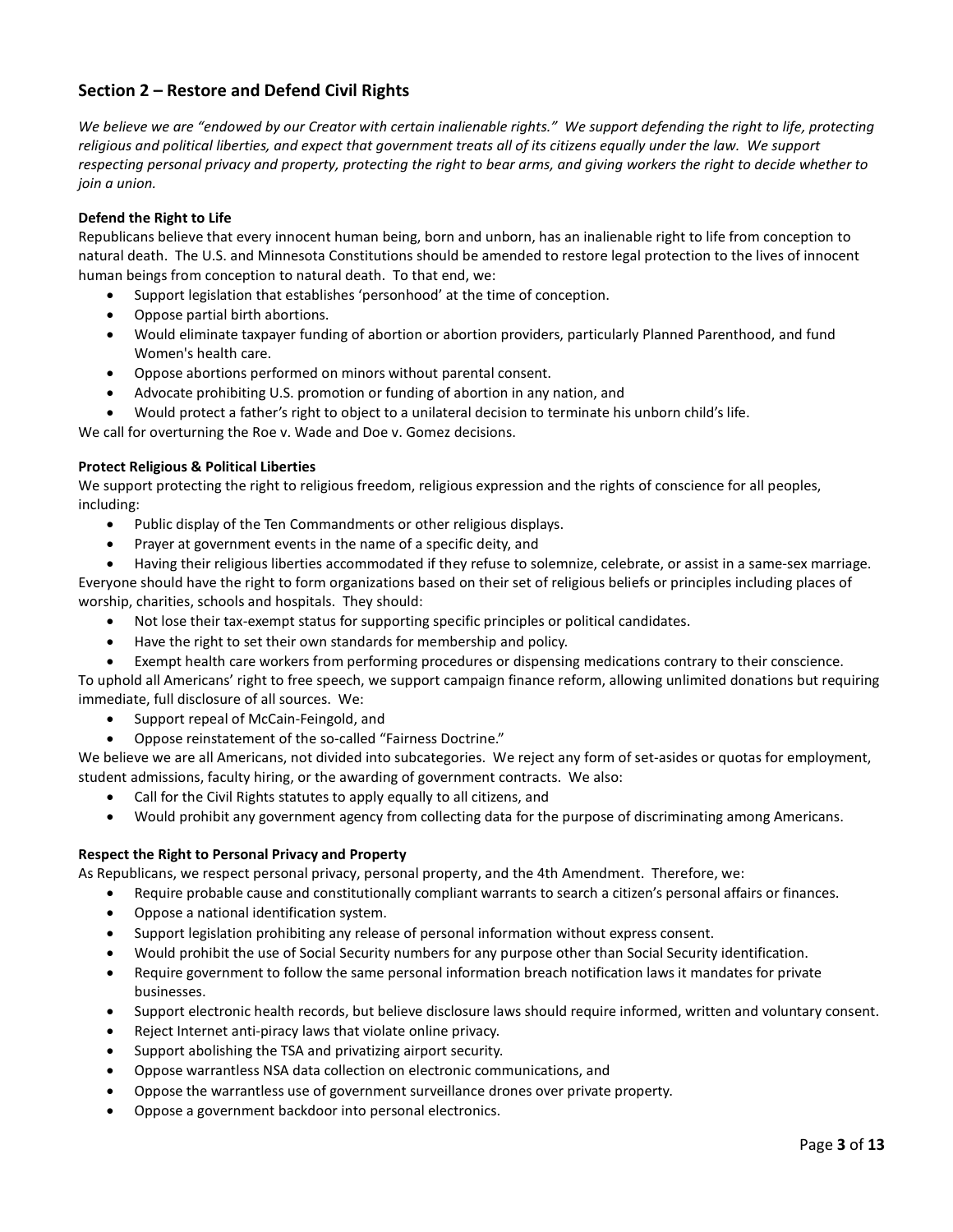Support the right to privacy and the right to not share bathrooms and locker rooms with the biologically opposite sex. We disapprove of federal, state and local governments taking private property by eminent domain except for the general public good. It should NOT be taken for:

- Commercial or recreational use,
- Increasing tax revenues, or
- **•** Benefitting one private owner over another.

We believe interference by the federal government in private contracts should be prohibited.

We support compensating homeowners for property devaluation resulting from governmental action, and:

Permitting all property owners to govern the legal consumption of tobacco within their properties.

# Other Rights

We fully support the Second Amendment to the Constitution and believe that it protects an individual citizen's right to keep and bear arms. We:

- Believe all law-abiding citizens have the right to purchase and possess firearms, free from any gun registration system,
- Without needing a government-issued permit.
- Urge all state lawmakers to pass a "Constitutional Carry" law.
- Urge passage of a Concealed Carry Reciprocity law.

We believe self-defense and defense of others is a fundamental human right, and support removing restrictions on and liability for self-defense, including:

If necessary, the use of deadly force anyplace one has a legal right to be, without having a duty-to-flee.

All workers in Minnesota have the right to work without being forced to join a union and to organize through secret ballot to join a union or other association. Also:

- Union members have the right to withhold dues used for political purposes without their consent,
- We oppose the deduction of union dues from government employees' paychecks.
- We should repeal state and federal legislation that imposes mandated wage rates on government and school district projects.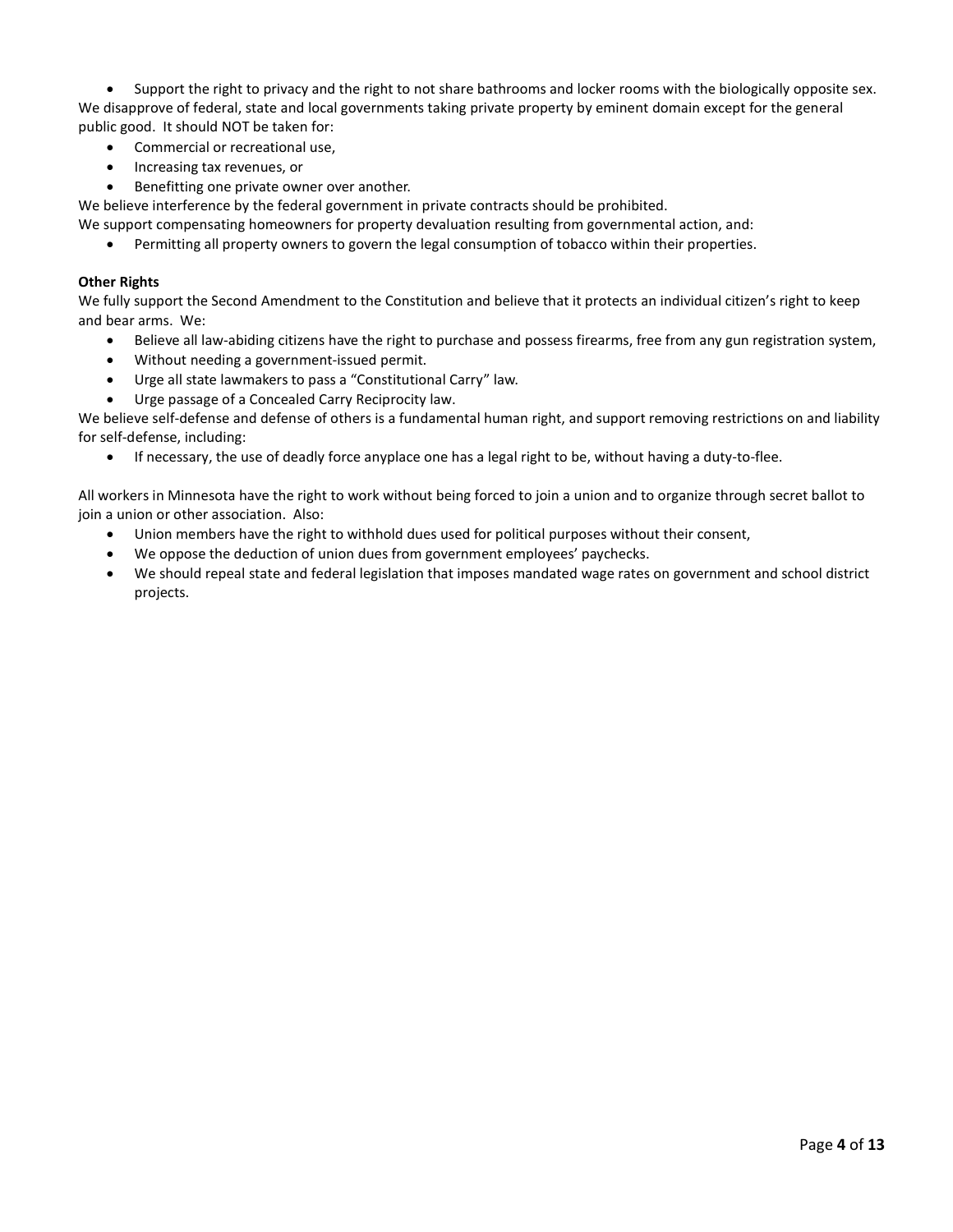# Section 3 – Protect our Health Care

We recognize that the United States has the most advanced health care system in the world, leading in innovation and new technology development. Through genuine market competition and granting people choices, we can make health care more affordable, of higher quality and available to more Americans, while protecting privacy.

### Restoring Competition

As Republicans, we support programs that introduce genuine market competition to our health care system, minimize or eliminate government interference in health care or mandate the purchase of health insurance. Specifically, we should:

- Allow insurance sales across state lines.
- Reward patients who take greater responsibility for their own care and wellness.
- Repeal all state and federal programs that ration health care, including the Patient Protection and Affordable Care Act and its health care exchanges.
- Stop the unlawful bailouts of insurance companies and state exchanges.
- Abolish government-mandated employee benefits.
- Allow small businesses to join together in group employee health plans.
- Expand health savings accounts.
- Make all health insurance premiums tax exempt.
- Make all health care expenses fully tax deductible.
- Enact medical malpractice reform.
- Provide greater transparency on the performance and costs of all health care providers.
- Not determine Medicare reimbursement by the provider's location.
- Place all federal and state health care programs, including Medicare and Medicaid, under states' control while continuing to receive federal funding.

#### Improve Quality

To improve quality of care, we should leave the choice of treatment to the doctor and informed patient, not government regulation, and:

- Streamline the approval process for new drugs and medical devices.
- Protect women's health by banning dangerous "web-cam" abortions and by instituting basic regulations and inspections of abortion facilities.
- Prohibit any medical procedure or therapy that would deliberately cause or hasten death including physician-assisted suicide and deprivation of food and water.
- Oppose government mandated vaccinations.
- Provide our nation's veterans proper medical, emergency and psychological care during and after their service.
- Allow veterans to access their benefits locally.
- Recognizing a right to voluntary reparative therapy.
- Supporting a ban on "morning after pill" until long-term effects can be studied.

Minnesota lawmakers should ban the sale and use of fetal tissue or body parts obtained through abortion, or of embryos or embryonic stem cells, for experimentation or research.

### Medical Data Privacy

Parents (or legal guardians) should have access to all of their minor child's health records and all patient records must be the sole property of the patient or legal guardian.

We believe parents must provide informed opt-in consent before newborn genetic testing and before the Minnesota Department of Health can retain their children's DNA. Furthermore, the Minnesota Department of Health should be required to destroy all DNA and genetic information collected without express parental consent.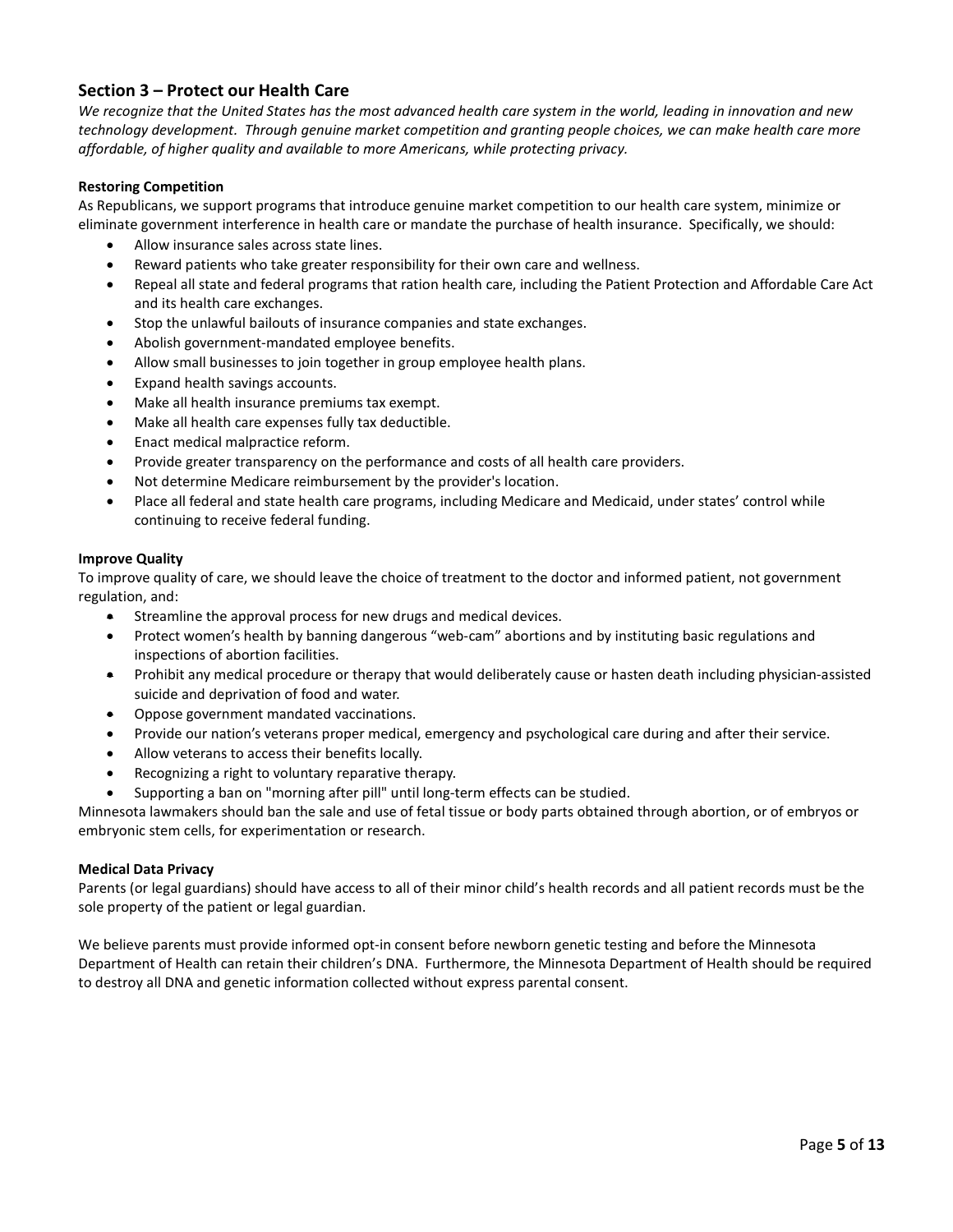# Section 4 – Educate our Children

We believe that parents must have choices for their children's education so that we can better educate, with more effective administration, while emphasizing traditional American values.

### Protect Parental Choice

As Republicans, we seek to improve the quality of education by maximizing parental choice. This includes:

- Expanding support for charter schools, school choice programs, and home schools.
- A more competitive and accountable public school system.
- Recognizing parental rights to observe their child in the classroom.
- Expanding tax credits, deductions, and voucher programs, including for religious schools.

We believe that Minnesota's educational system would be more effective and efficient if we eliminated federal and reduced state bureaucracies' control. Specifically, we:

- Oppose universal pre-school programs in Minnesota.
- Oppose universal health screening of students in K-12 schools, pre-schools and in early infancy.
- Oppose emotional outcomes being incorporated into the school curricula.
- Oppose the use of federal waivers to coerce states into imposing Common Core or Race to the Top federal curricula.
- Oppose state and federal support of the International Baccalaureate (IB) program.
- Require parental permission for collection of personal student data for any non-educational purpose.
- Would repeal the bureaucratic anti-bullying law.

### Better educate

Minnesota should have a well-rounded knowledge-based curriculum to prepare our students to be good citizens, with an emphasis on hard work, honesty, home and family, as well as a respect for America's religious and civic heritage. This includes:

- Statewide testing of basic academic skills.
- Rigorous standards for core curricula determined by the local school district.
- Requiring schools to provide parents full details before administering non-academic tests.
- Supporting the prohibition on teaching or advocating of sectarian religious or political viewpoints in public schools.
- English as the primary language in all public schools, and programs that help master English as a second language.
- Removing students with chronic behavior problems from public schools.

Minnesota should devote the same amount of effort to educating gifted and talented students as it currently devotes to special education.

# Ensure Effective School Administration

All public schools, including colleges and universities, should be held accountable for all funds received and spent in accordance with the Generally Accepted Accounting Principles (GAAP). Additionally:

- Education funding formulas should be simplified and funding categories eliminated, allowing local school boards to use state aid effectively.
- The Legislature should not delay payment of allocated school funds.
- Funding based on the number of children who receive free or reduced meals should be eliminated.
- College education should be paid for by students and not taxpayers.

Teachers should be paid based on performance and there should be periodic competency testing for public school teachers in both the academic curriculum and the subjects they teach. Also, we:

- Should reform tenure.
- Limit public school teachers' right to strike.
- Not penalize School Districts for being unable to reach union contract agreements.
- Retain Minnesota's current system of Independent School Districts rather than aligning school district boundaries with county boundaries.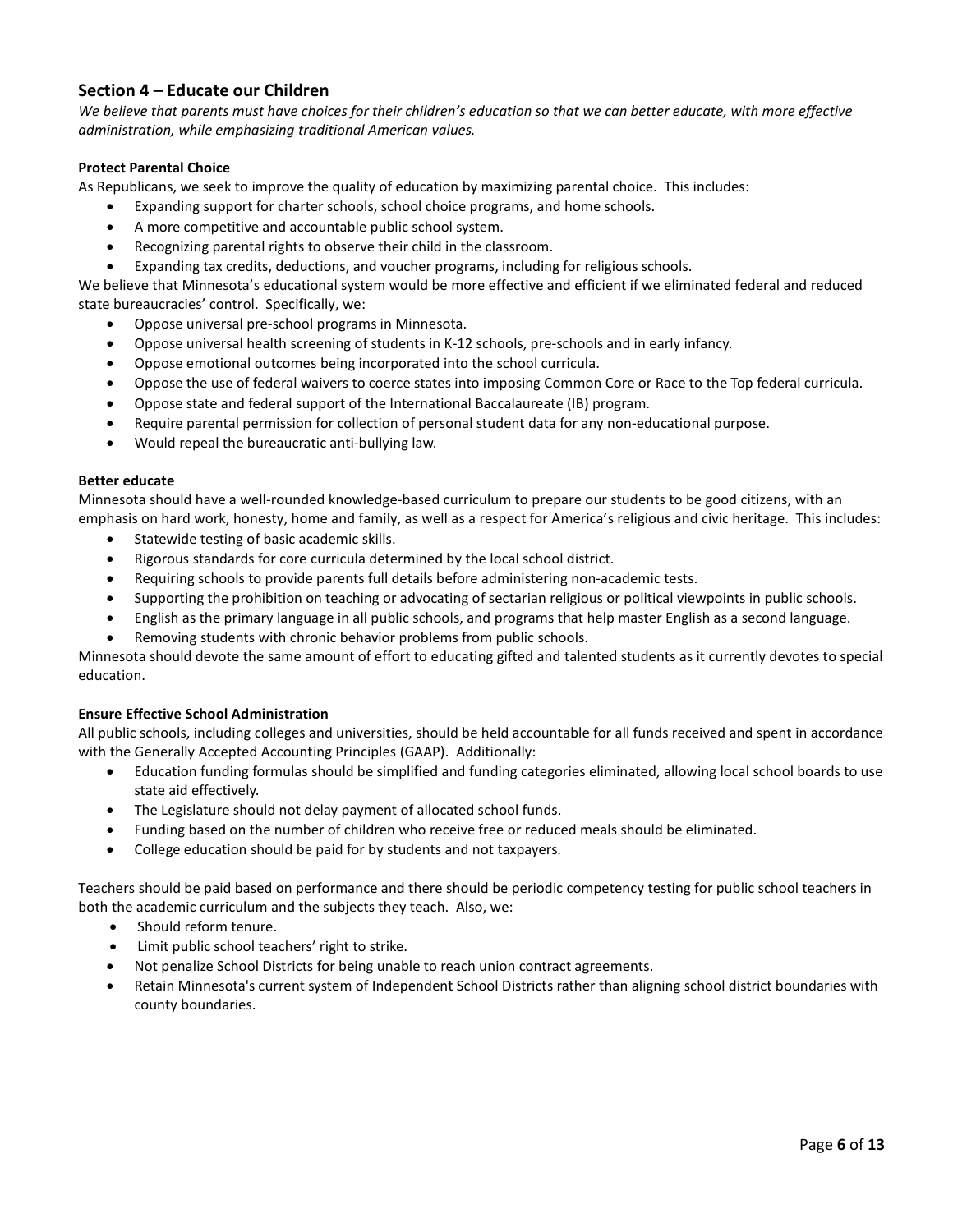### Emphasize Traditional American Values

We believe that every classroom should be required to display the United States flag and recite the Pledge of Allegiance daily. In keeping with our heritage, all history classes should include information about the important role religion played in our Nation's founding, including study of the Declaration of Independence, the Constitution and other original sources. We should encourage and respect the voluntary expression of religious beliefs and traditions. Specifically:

- Educators who discuss creation science should be protected from disciplinary action.
- Science standards should recognize the controversy over the theory of evolution.
- K-12 public school teachers should not discuss or teach about alternative sexual lifestyles.
- K-12 public school teachers should teach about sexual abstinence, that premarital sex and extramarital sex is wrong, and that using contraceptives is not safe sex.
- Teaching the benefits of free market capitalism vs. Socialism
- Supporting a student's right to privacy, safety and free speech without retribution.
- We oppose the dispensing of or referral for birth control drugs and devices in schools.
- We oppose dispensing any prescription drugs in schools without parental consent.

At the University level, we should restore academic and intellectual freedom for professors and students, and:

• Prohibit imposing fees that support student organizations without consent.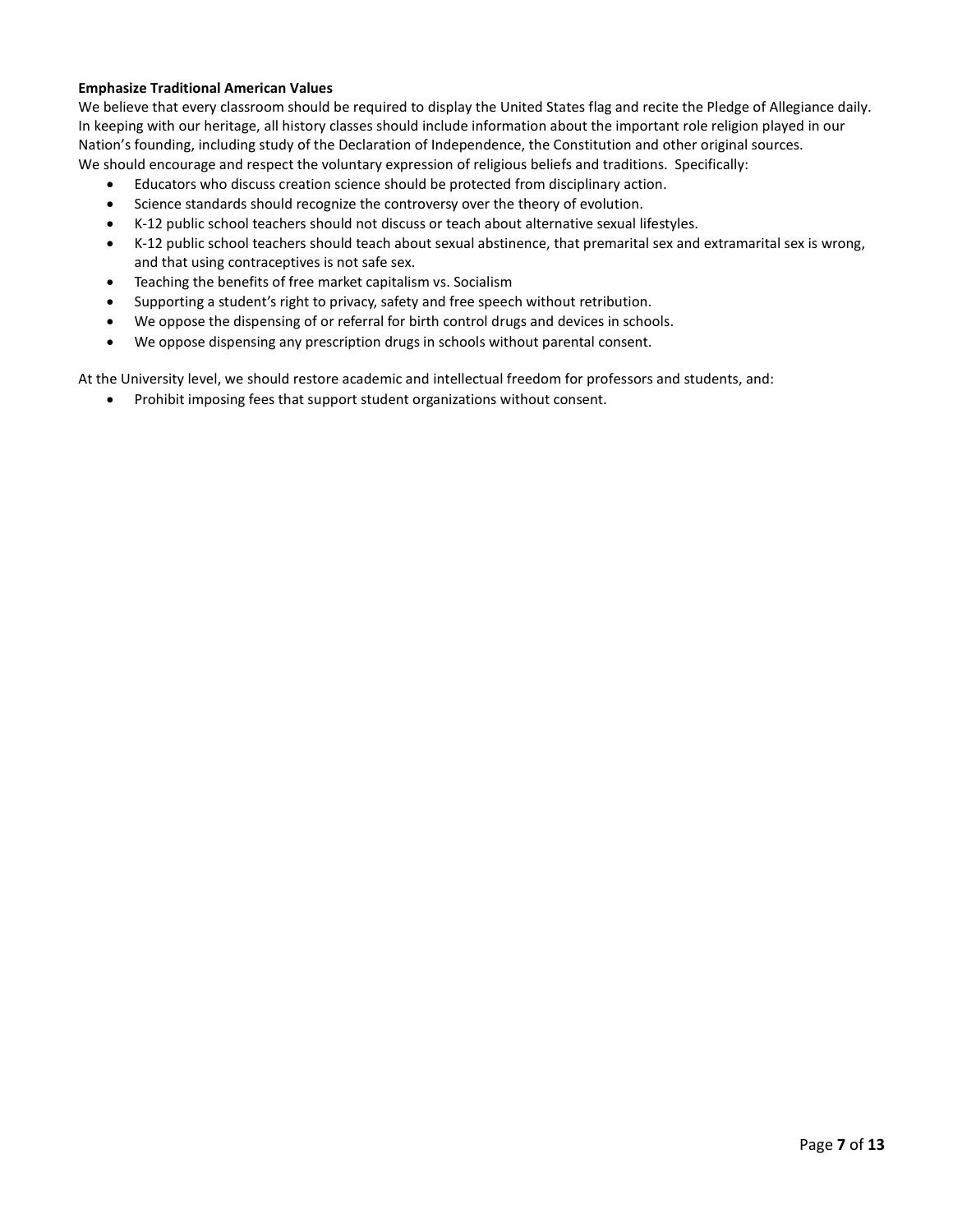# Section 5 – Strengthen our Families and Communities

We recognize the blessings that God has bestowed on this great Nation. We also recognize the central role of the traditional family in our society and the necessity of traditional values for strengthening our families and communities.

We support restricting the promotion and sale of vulgar and obscene material to children, and support the use of pornographyblocking software in publicly-financed institutions.

We believe that marriage is between one man and one woman. Therefore, we:

- Call on the Minnesota State Legislature to repeal its new laws to the contrary.
- Believe the U.S. and Minnesota Constitutions should be amended to this effect.
- Believe domestic partner benefits should not be publicly funded.

People in need should be assisted primarily through private charity, including faith-based programs instead of government welfare programs. We believe in real welfare reform that would require all able-bodied recipients to work or get training in order to receive benefits beyond some time limit, and:

- Encourage private charity through federal and state tax credits.
- Stop cash incentives for unmarried recipients to bear children.
- Require proof of legal citizenship.
- Require mandatory drug tests.

We seek to eliminate all state-sponsored gambling and oppose any expansion of gambling in Minnesota.

We would:

- Prohibit commercial surrogacy contracts.
- Recognize pornography as a public health hazard with multiple societal harms, including links to sex trafficking.

# Section 6 – Protect Public Safety

We believe that the most fundamental function of government is to keep citizens and our property secure.

To secure and punish criminals, we support:

- Mandatory minimum prison sentences.
- Substantially higher sentences for repeat offenders.
- Ending probation for violent criminals.
- Establishing life sentences without parole for the most dangerous sex offenders.
- Denial of parental rights of convicted rapists to the children conceived by rape.
- Capital punishment for the most serious crimes.
- Prisons meant for punishment, not recreation.
- Requiring restitution to victims and the state for crimes committed, holding offenders personally responsible, including juveniles.
- Stricter penalties for assaults on police.

We believe public safety is better served if we:

- Eliminate "hate crimes" against specific "protected classes" and all equal crimes are punished equally.
- Require police check the immigration status of non-citizens.
- Do not legalize recreational marijuana.
- Carefully monitor institutions providing care for vulnerable populations.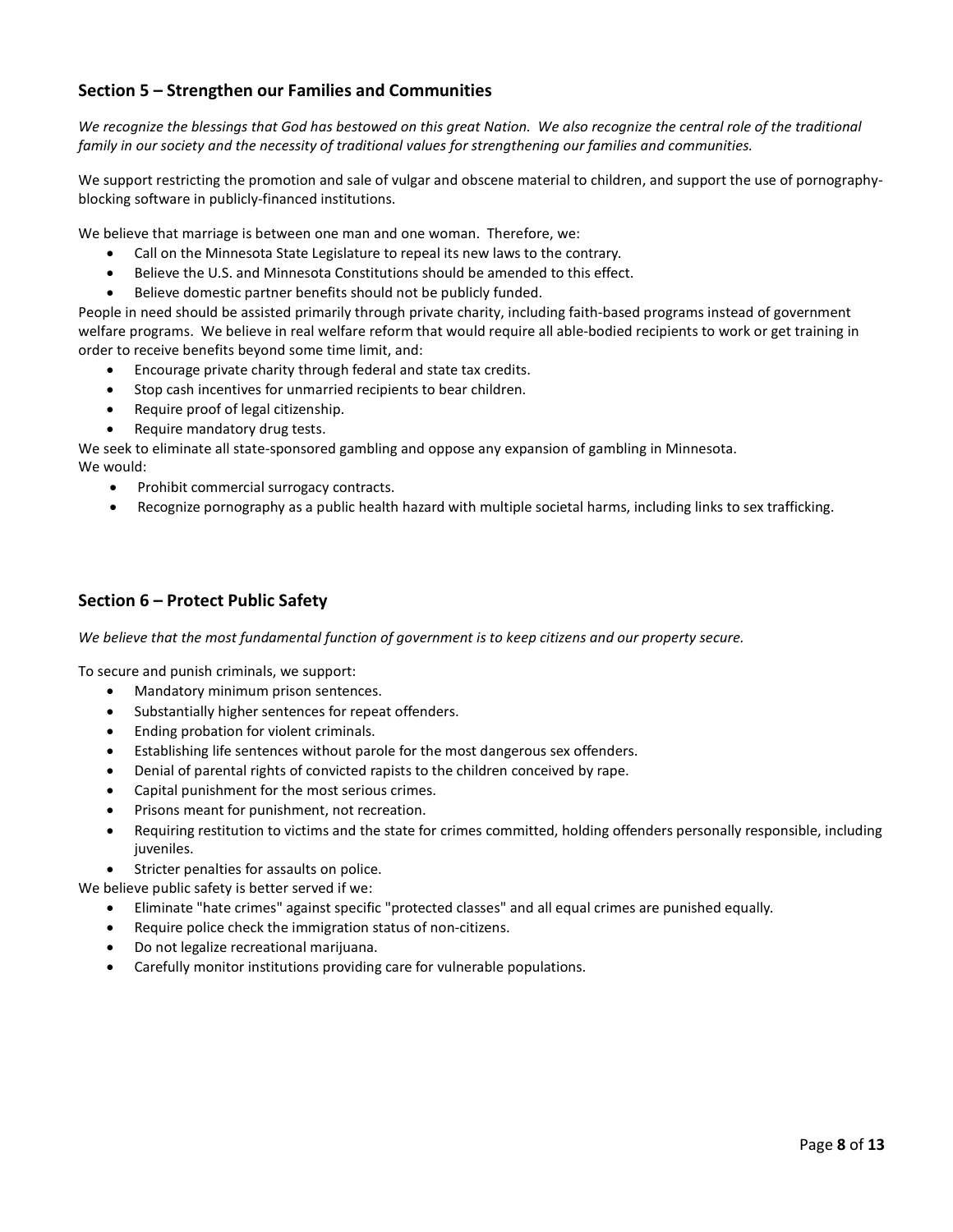# Section 7 – Strengthen the Rule of Law

We support limiting frivolous lawsuits, preserving judicial elections, holding judges accountable, and respecting the rule of law.

### Limit Frivolous Lawsuits

Republicans believe that the legal system has been subject to abuse and want tort reform, including the following: limit attorneys' fees in class action lawsuits where the plaintiffs receive small payouts; reduce frivolous lawsuits, excessive numbers of lawsuits, and lawsuits intended primarily to advance a political aim. It would also limit any party's liability to its fair share of the damages. Additionally:

- Judges should review and, when necessary, limit excessive awards of damages and attorneys' fees.
- A prisoner should have limited ability to file frivolous lawsuits.
- Juries should have the power to find a suit without merit and require the plaintiff and his attorney to pay the defendant's legal costs.

### Protect Judicial Elections and Holding Judges Accountable

We support contested, not "retention," election of judges as provided by the Minnesota Constitution and oppose any proposals to eliminate or limit these elections. We would limit the authority of the Governor to make judicial appointments for the purpose of avoiding a contested election. Furthermore, we believe:

- The word "incumbent" should be removed after judicial candidates' names on the ballots.
- Judicial vacancies should be appointed only until the next general election.
- Voters in judicial elections must be residents of the district where the judge will preside.
- Voters should have the ability to remove any judge from office, even when the election is uncontested.
- Voters must have access to a transparent public judge evaluation process.

A code of judicial ethics, enforced by a legislative Board on Judicial Standards, should be established by statute as a check on judicial power. Specifically that includes:

- A judge's signature on all rulings, orders, and opinions.
- A documented finding of fact for each order.
- Making transcripts available from the appellate court.
- A limit on gifts.
- Having all administrative documents open and available to the public.
- Establishing a legislative appeals process for the Judicial Standards Board.

### Respecting the Rule of Law

We support: the nullification of unconstitutional federal law in accordance with state sovereignty, restoring states rights under the 10<sup>th</sup> amendment of the U.S. Constitution, reinstating the Constitutional separation of powers, and the election or appointment of strict constructionist judges who adhere to the principles of the U.S. and Minnesota Constitutions. We oppose legislation by executive order, judicial rulings, or unelected regulatory agencies.

We oppose the implementation of foreign law on American soil.

We recognize that "sanctuary cities" or "sanctuary states" are a violation of federal law and support withdrawal of all state and federal funding for those cities.

Asset forfeiture should be abolished except upon criminal conviction and where the asset is directly related to the crime.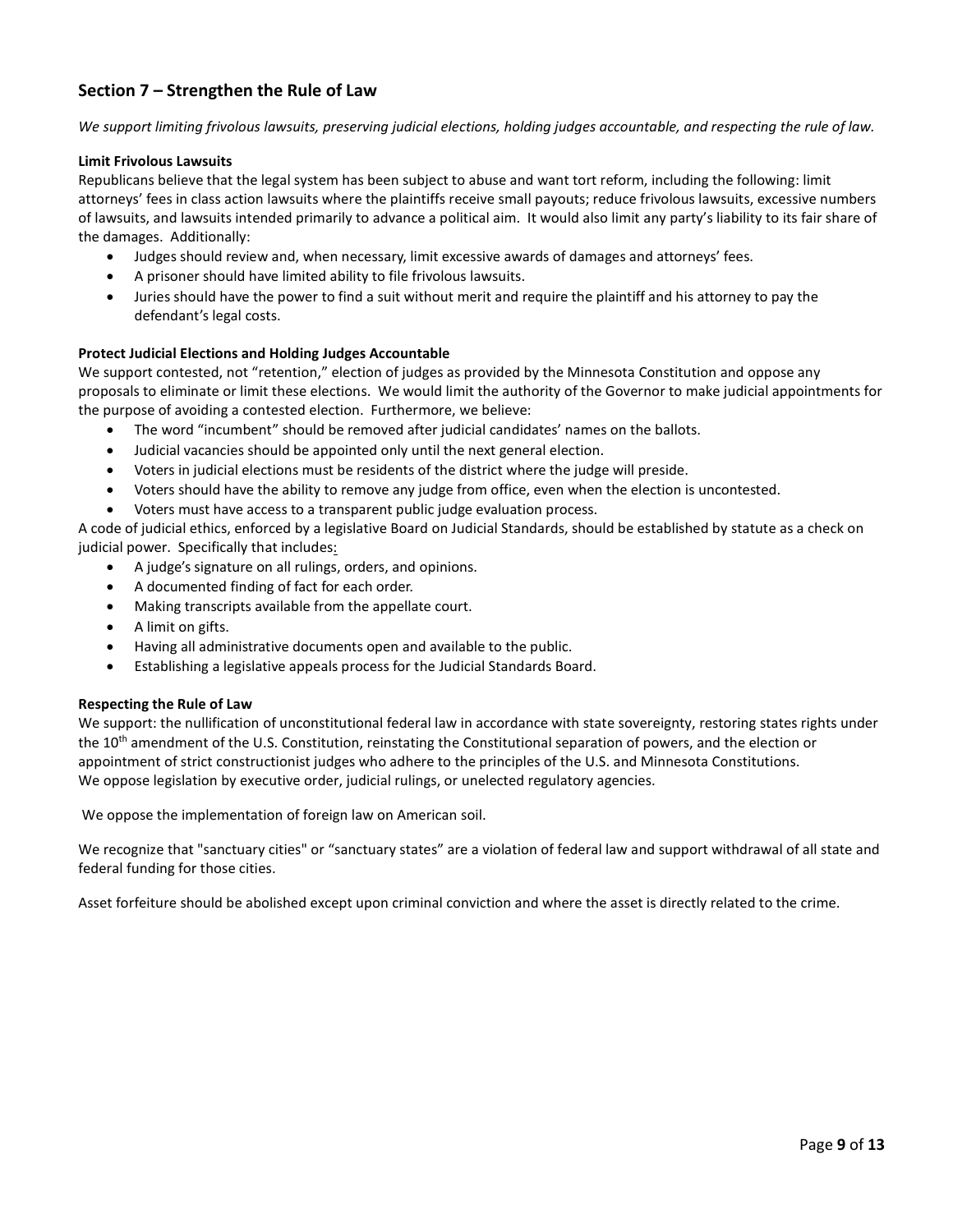# Section 8 – Enjoy and Protect our Natural Resources

We believe that proper stewardship of our natural resources and agricultural lands is best achieved through sound science and adherence to constitutionally guaranteed property rights.

We believe that economic development of natural resources can be balanced with environmental stewardship and should not be obstructed by radical environmentalist concerns. We oppose policies and mandates based on the Theory of Man-Made Global Warming, as well as any energy policies arising from it. Therefore, we support:

- Repeal of Minnesota's Next Generation Energy Act of 2007.
- Research and development of alternative forms of energy by private initiatives.
- The building of clean coal-fired and nuclear power plants.
- Requiring the federal government to meet its obligation to store or recycle nuclear waste.
- A free market for all energy, and oppose government mandates, subsidies or monopolies.
- Repeal of the "Clean Water, Land and Legacy Amendment.
- Oil pipelines over rail transport as a matter of public safety.

Those that cause the pollution should bear the cost of environmental clean-up.

We should follow commonsense practices in forest, wetlands and wildlife management, and promote multiple uses of natural resources in most cases. Republicans encourage free enterprise in the agricultural economy, and support technological advances in the creation, processing and use of agricultural products and natural resources.

The Republican Party of Minnesota opposes efforts to put all land or water under the control of the government. We support:

- Reducing or restricting government ownership of our land to no more than 40%.
- No net gain of land by the federal government, the Minnesota Department of Natural Resources, or nonprofit land trusts.
- All conservation easements having a sunset.
- Prohibiting the Department of Natural Resources and Soil and Water Conservation Districts from purchasing land using bonding.
- We support responsible natural resource extraction and critical new precious metals mining opportunities that will create jobs in our state and we support the Trump administration's reversal of last minute Obama admin executive orders to block these kinds of projects.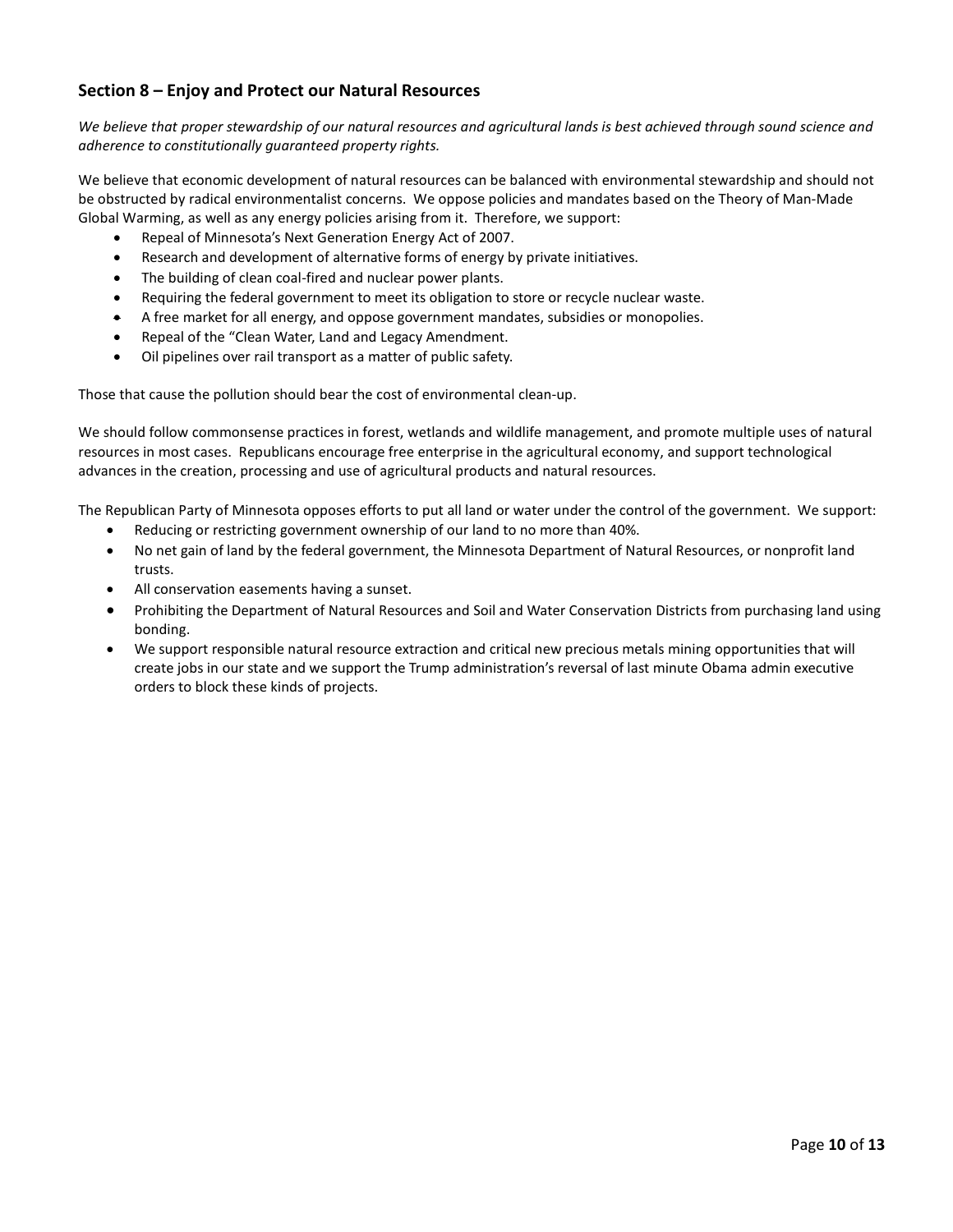# Section 9 – Make Government Smaller and Better

We support keeping government functions in state, local or private hands, electing honest and responsive legislative bodies, advocating for fair election processes, and generally making government smaller and better.

### Keep Government Functions in State and Local Hands

We believe government functions should return to the hands of state and local governments where they will be carried out more efficiently and with greater accountability than at the federal level. We reject Congress' practice of coercing state and local governments by withholding funds if states do not give the federal government jurisdiction. We:

- Reject the federal government offering "bailouts" to the states.
- Would eliminate the Metropolitan Council.
- Would eliminate Local Government Aid.
- Maintain and preserve the current caucus-primary system

Republicans believe that we should abolish the U.S. Department of Education and oppose centralized educational authority at the expense of local school boards.

We believe that cities should not be allowed to annex townships without approval of the affected residents. Also, townships and counties should decide on where to place feedlots and logging roads.

### Elect Honest and Responsive Legislative Bodies

Republicans support reinstating a citizen legislature in Minnesota by:

- Holding regular legislative sessions only in alternate years.
- Denying Legislators additional pay and per diem during special sessions.

We hold our elected officials accountable by:

- Supporting codes of conduct for all Minnesota elected officials requiring resignation and loss of pension and benefits upon conviction of a felony.
- Federal and state Constitutional amendments for an effective recall procedure for all elected officials.
- Supporting term limits for all elected officials.
- Limiting all elected officials' compensation to salary during service, with no retirement benefit beyond Social Security.
- Requiring State and federal lawmakers to live by the same laws they pass.
- Adopting an initiative and referendum law in Minnesota.

### Advocate for Fair Election Processes

We support the current Electoral College system and oppose electing our president based on the national popular vote. We promote a change in the way Minnesota casts its votes in the Electoral College, so that the votes from the individual Congressional districts go to the winner of that Congressional District and the Presidential Candidate that wins the majority of votes cast in the State receives two extra votes. We support fair redistricting without gerrymandering and with Senate districts that do not cross Congressional district boundaries. We must improve polling place procedures, specifically voter registration practices, including requiring:

- Voters to be registered at least 30 days prior to an election.
- Voters to present a valid proof of U.S. citizenship and residency.
- A photo ID at the time of registration and when voting.
- Voting machines to provide a printed receipt.
- Opposition to any voting schemes that violate the principle of "one man, one vote" including "Instant Runoff Voting."
- All school district elections to be held on General election days.
- All ballots from US military and citizens abroad be counted and included before being reported.

We oppose public financing of campaigns and political parties.

### Streamline Government

All new federal regulations must have a positive cost-benefit analysis and be approved by Congress. We support limiting new biennium State spending to no more than the previous biennium's revenue.

Any new government program must include the program's purpose, cost and estimated completion date, with measures of performance and termination procedures if found ineffective.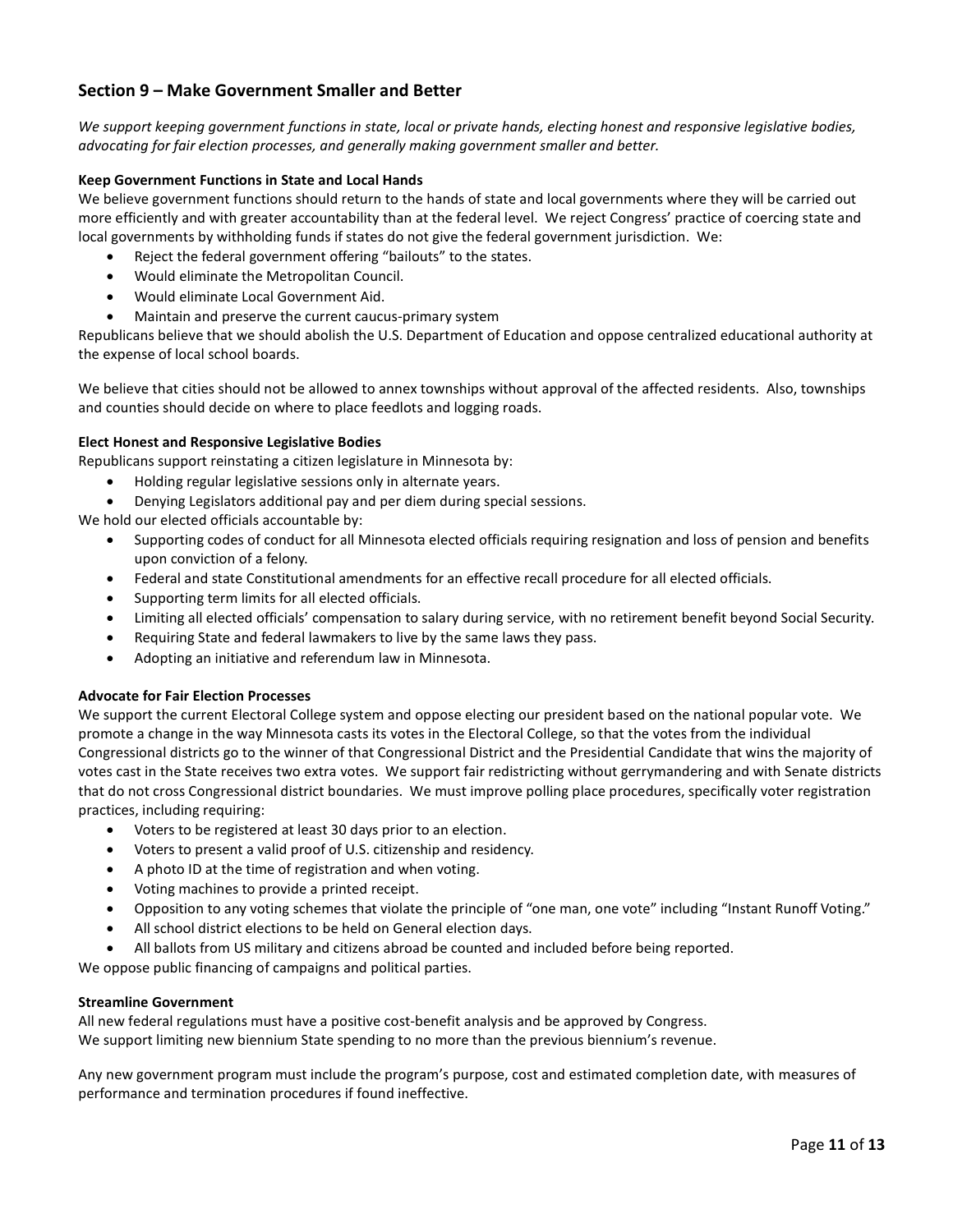All proposed legislation must include either a specific reference from the U.S. or Minnesota Constitution authorizing it, or a credible reason why none is needed.

Public worker compensation packages (including salaries, pensions and medical benefits) should be no better than those of private sector workers.

We support a State employee hiring freeze and contracting out of services as much as possible.